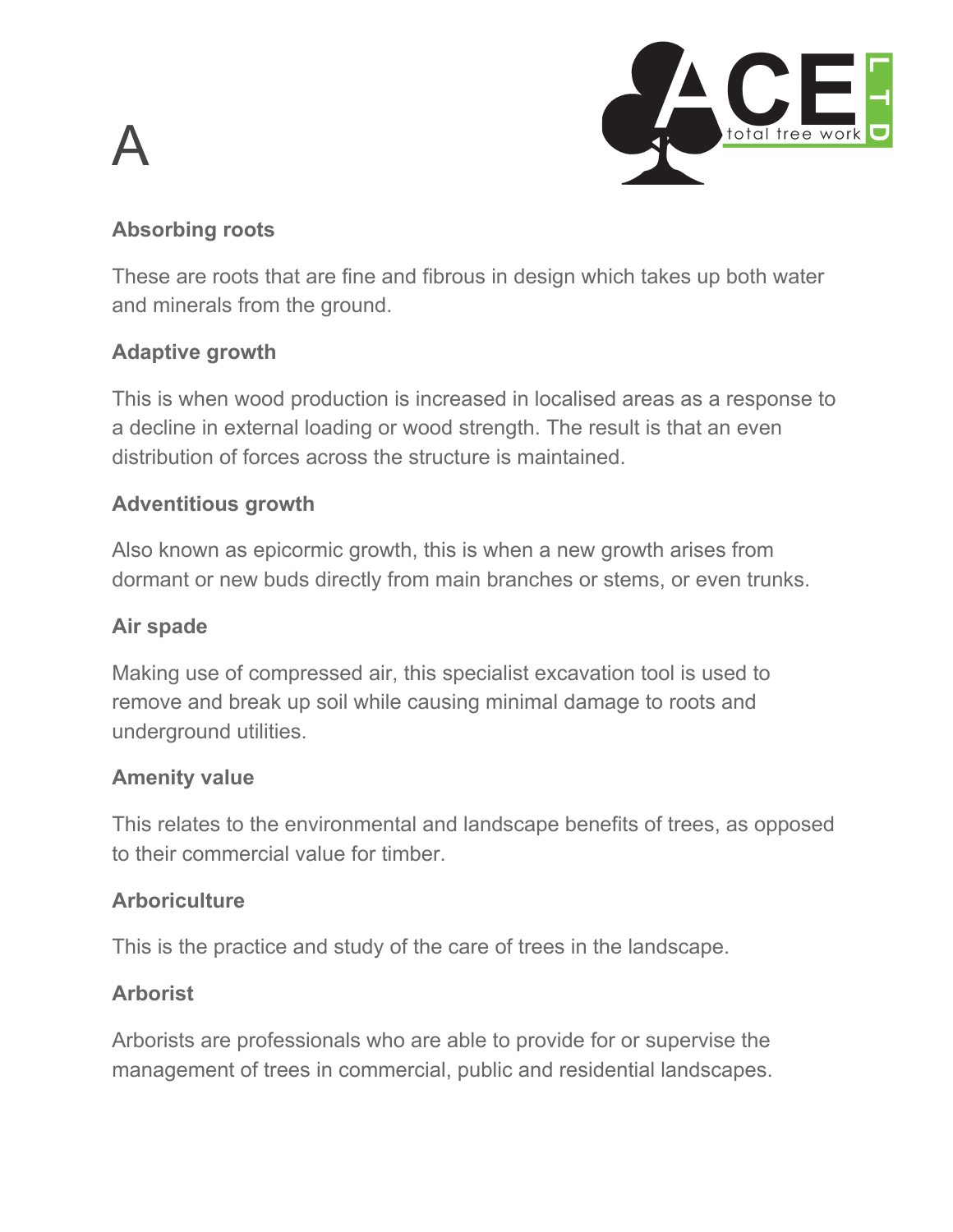#### **Arisings**



The debris that is caused by tree works.

### B

#### **Barber chair**

Leaning trees are at risk of suffering from this dangerous condition. This is because as the tree is cut, there is the chance that it will split vertically from the cut upwards with explosive force.

#### **Bore cut**

This is a technique for reducing the risk of the 'barber chair' condition occurring. This is because the method sees the tip of a saw plunged into a tree in order to form a hinge. When the saw is moved towards the back of the tree, a peg will be left that will stop the tree from falling until the hinge has been able to form correctly.

#### **Bowline**

This is a knot that is used in order to form a secure loop in a rope. Items can then be attached.

BracingThis technique allows a weak area of a tree to be supported using cables, rods or straps, instead of this zone has to be removed.

#### **Branchwood**

Also known as brushwood, this is the collective term for branches and foliage removed from a tree up to approximately 150mm.

#### **BS3998**

This is the British Standard Recommendations for Tree Work.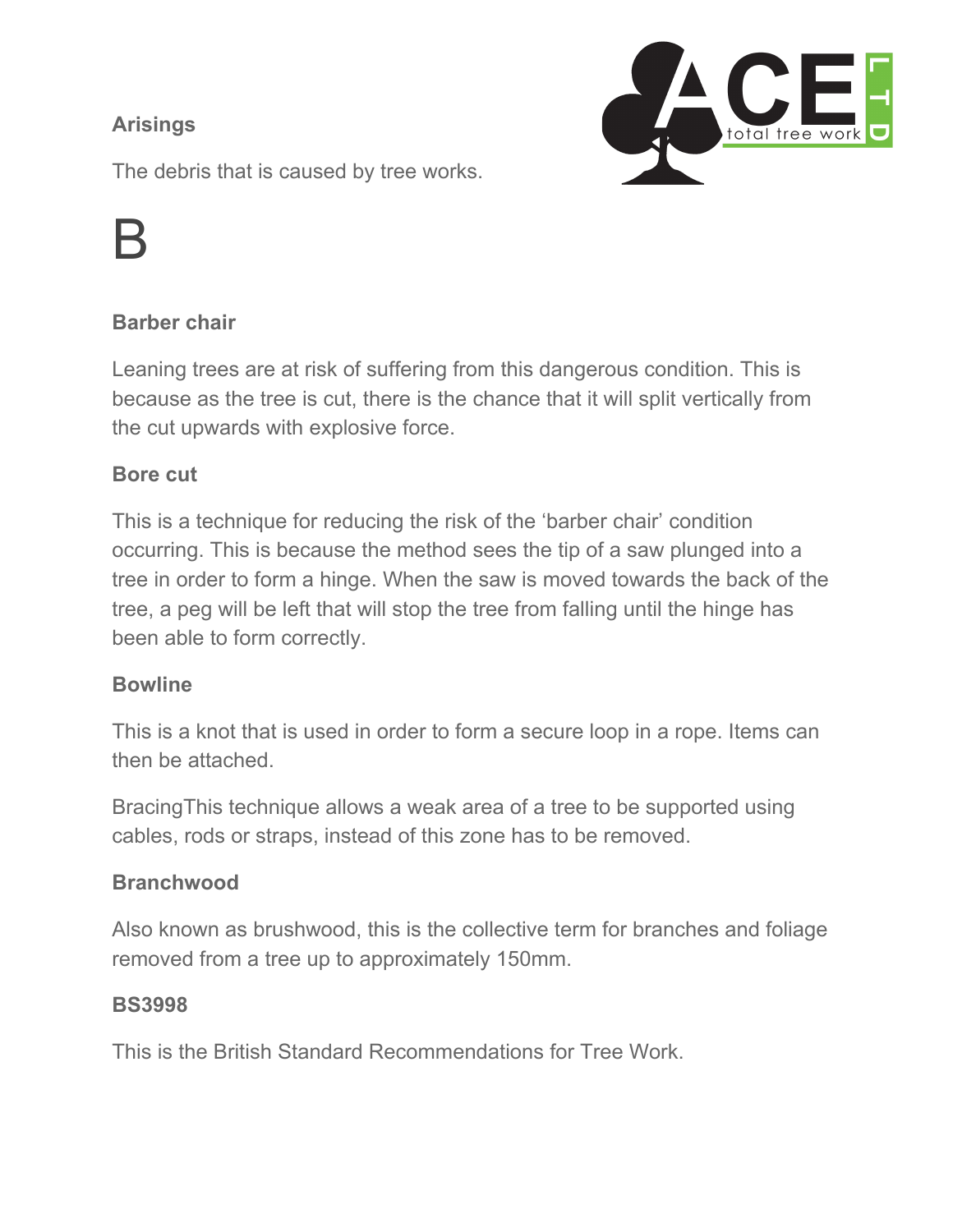#### **BS5837**



This is the British Standard Recommendations for Trees in Relation to Construction.

#### **Buttress roots**

These are the roots found at the base of a trunk.

## C

#### **Cambium**

These are cells that are found within many trees and plants. As these cells are meristematic (meaning that they can divide in order to produce new cells), they are able to produce both phloem cells and xylem cells.

#### **Cavity**

This is when a hole is formed in a tree as a result of decay or damage.

#### **Co-dominant stems**

The name given to the process whereby two or more stems of around the same size and vigour are competing with each other for dominance.

#### **Conservation area**

This relates to a protection order whereby the Local Planning Authority (LPA) has to be informed ahead of any work to trees being carried out with a diameter over 75mm.

#### **Coppice**

This is when the growth of a tree is entirely removed up to its stump so that the tree is able to regenerate. The traditional practice is only appropriate for certain ages and species of tree.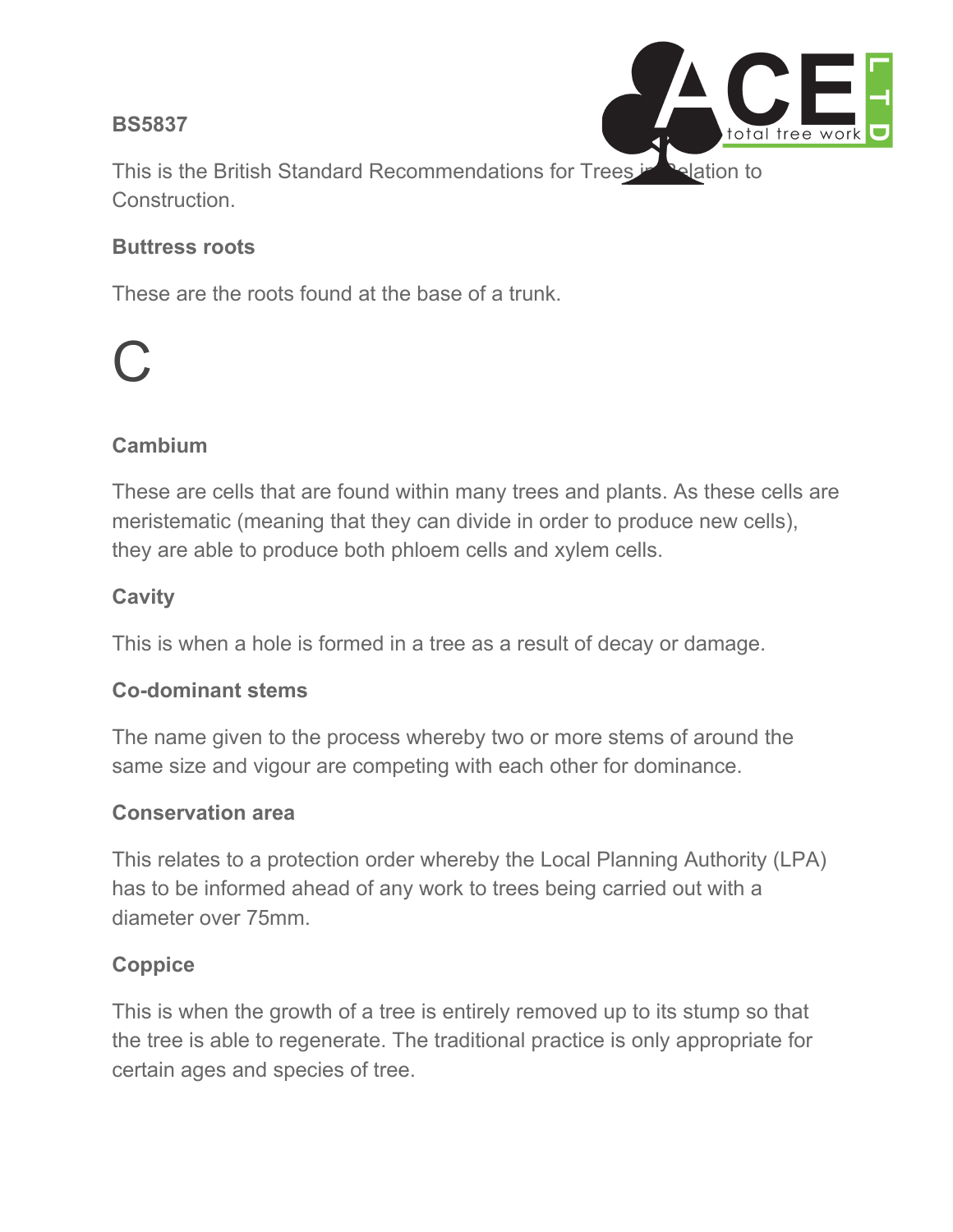CordwoodThis is a type of timber that is more than 150mm in diameter, though smaller than around 300mm.



#### **Coronet cut**

Usually applied to trees found on wildlife sites, this is a finished cut that is applied to the tree in order to mimic natural tearing.

#### **Crown**

This is the part of a tree that is composed of branches and foliage.

#### **Crown clean**

This is the process of removing crossing, dead, dying, diseased and epicormic branches, as well as those which are causing a hazard.

#### **Crown lifting**

This is when lower branches are trimmed back, in order to enable top branches to rise as a result of weight loss.

#### **Crown reduction**

Also known as crown reshaping, this is when a tree is cut in order to trim and neaten it up.

#### **Crown thinning**

This is when congested roots are removed from a tree, to help light and wind pass through it better.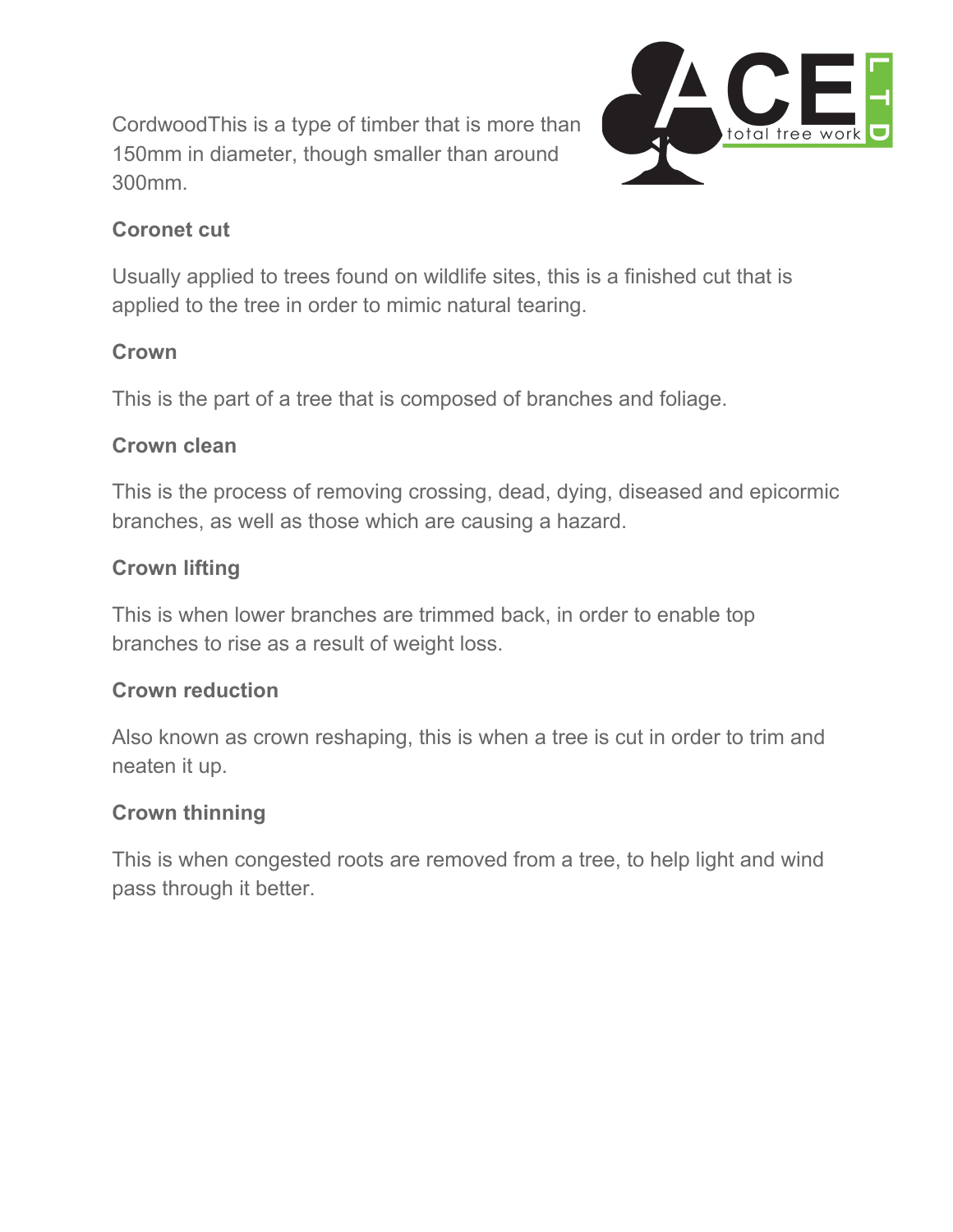# D



#### **Deadwood**

Due to safety concerns, this is wood that is often removed in order to create or maintain a feature tree. If suitable, it will be left on-site in eco-piles for the sustainability of wildlife.

#### **Deciduous**

These are trees or plants that shed all of their leaves throughout the autumn months to prepare itself for winter.

#### **Dieback**

This is a condition which indicates that the ends of a tree's branches are dying. Dormant

This describes an inactive condition of a tree and is usually seen by deciduous trees during the coldest months of the year.

#### **Drop crotching**

This is the process of shortening a tree's branches by pruning off the end back to a lateral branch which is at least 1/3 diameter of the removed branch.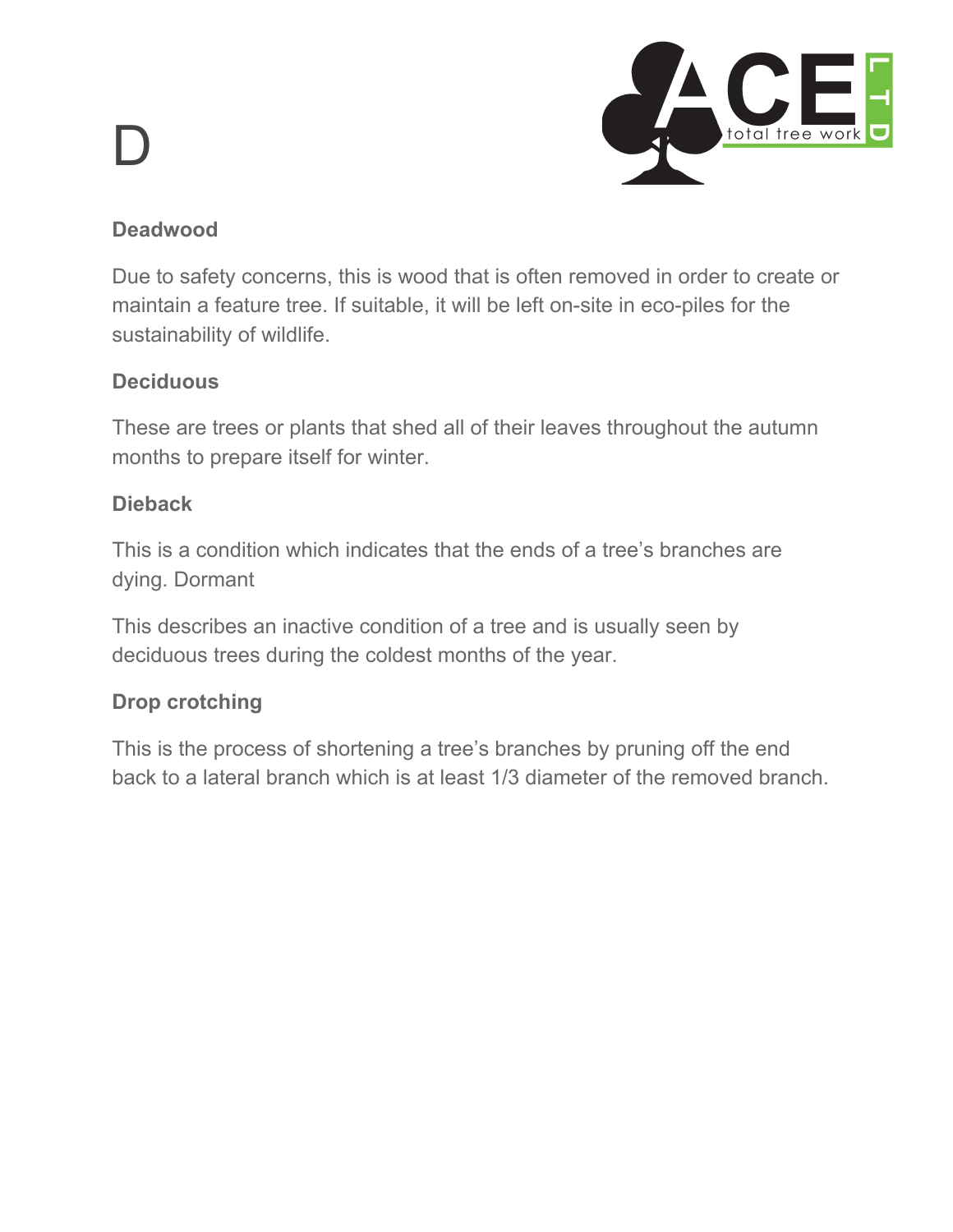# E



#### **Eco-pile**

This is a stacked pile of deadwood and arisings which have been removed from a tree, in order to help maintain and encourage wildlife.

#### **Epicormic Growth**

This describes the small shoots growing from the base of a tree. They can develop as a result of damage or stress to the tree, as well as being stimulated by pruning.

#### **Evergreen**

This is a tree that will continuously shed its leaves but will never shed all of its foliage.

### F

#### **Felling**

This is the method for removing a tree by cutting at its base and then directing the entire tree to fall in a specific area.

#### **Formative prune**

This is the pruning of young trees in order to create a desired form or shape.

#### **Fungi**

Also known as fruiting bodies, this refers to any spore-bearing structure which is found on a stalk of a tree or attached directly to it.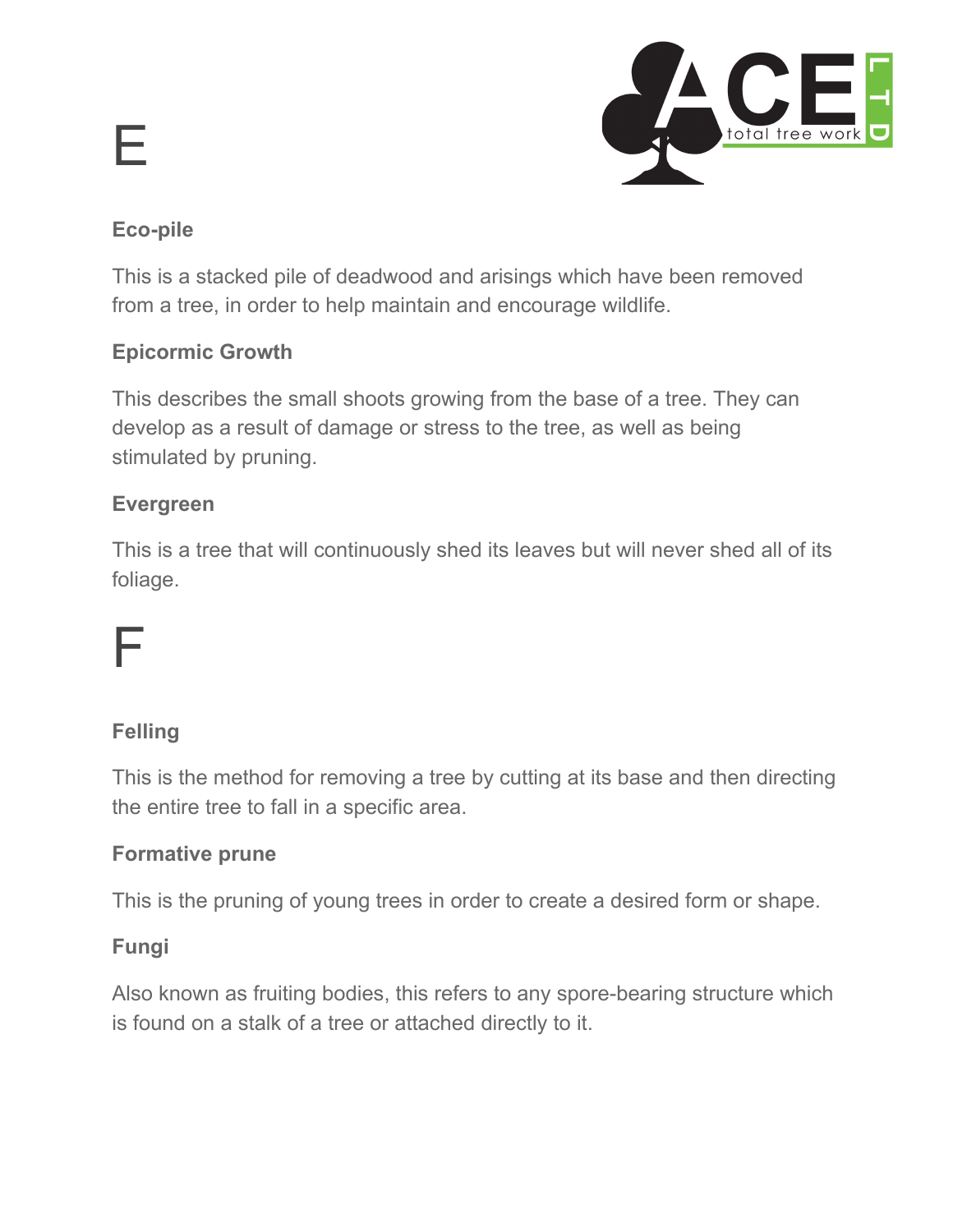# G



#### **Growth rings**

These are rings found in the xylem of the tree and also visible in a cross-section of its stem, branch and, on occasion, the root.

#### **Habit**

This relates to the shape of a tree.

#### **Hanger**

This is where a dead branch has fallen from the crown of a tree but has been caught and is so resting on the branches lower down.

#### **High hedge**

I

This relates to hedges that have been deemed too high and so are causing a nuisance to the enjoyment of a neighbouring property.

#### **ISA Certified Arborist**

These are certified arborists who get their distinction by undergoing an examination and then need to keep up-to-date with the latest practices in their industry.

#### **Included bark**

This is bark that has been embedded within a tree, which causes a weakened structure.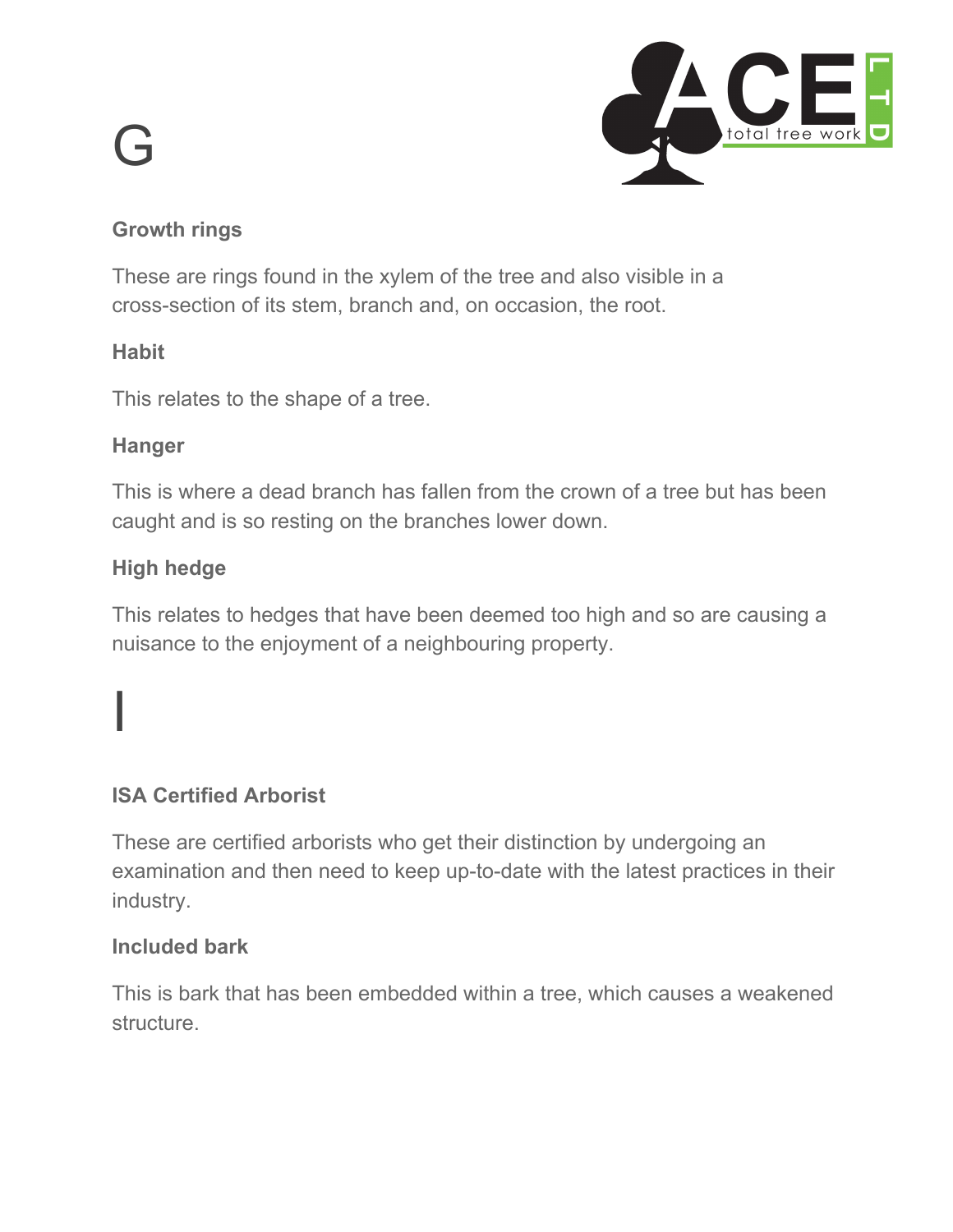

#### **Leader**

L

This is the main upright stem or shoot found at the centre of a tree.

#### **Lift**

This is the process of removing branches from a tree in order to raise the height of the lower crown.

#### **Lion tailing**

This is a poor process of pruning whereby an excessive amount of branches is removed from inside the crown of the tree. As a result, clumps of foliage are left on the extremities of the limbs.

## M

#### **Mature**

This is a tree which has attained its full size.

#### **Mulch**

This is woody material which can be laid down over the rooting area of a plant in order to both reduce weed growth and retain moisture.

### N

**National Proficiency Tests Council**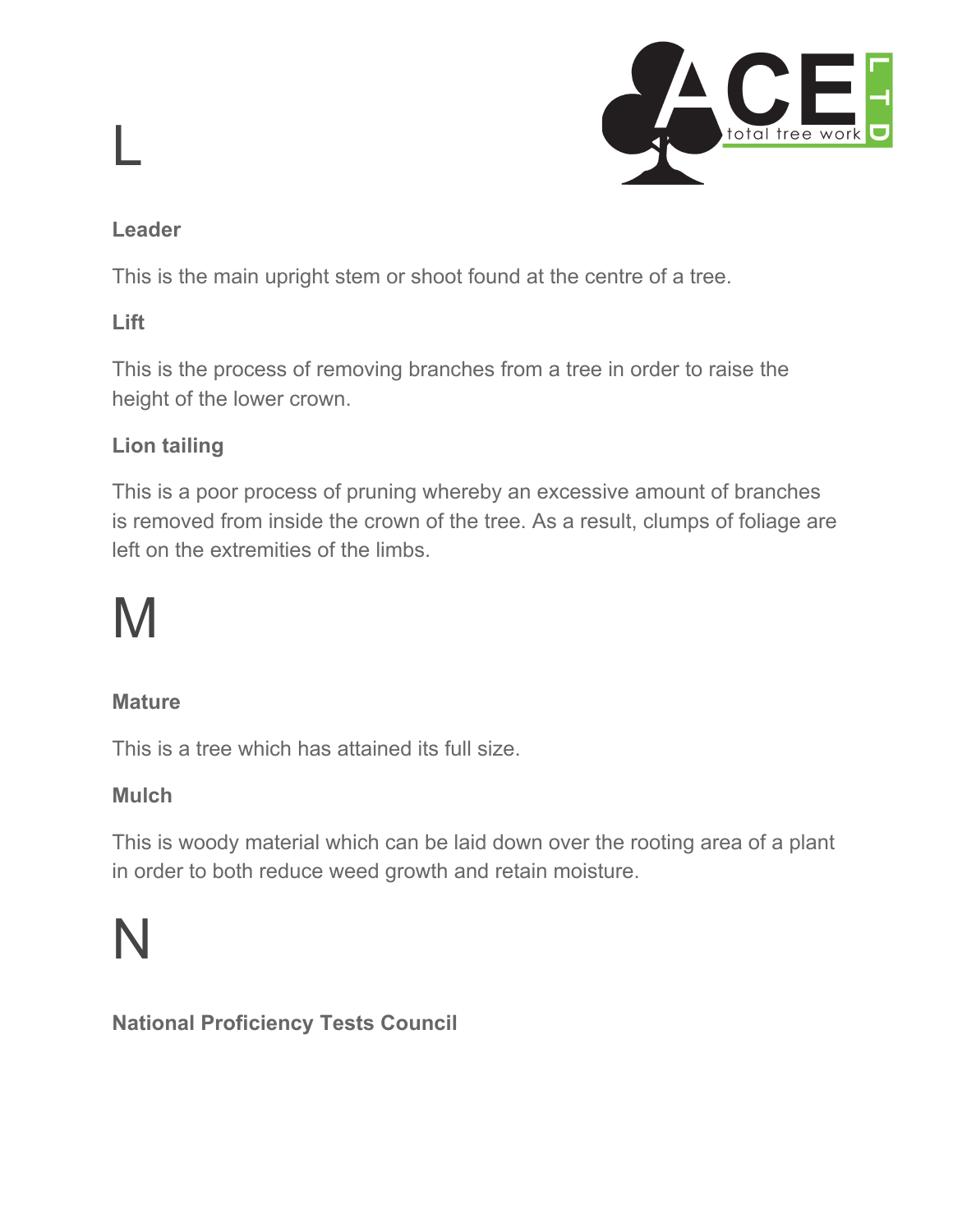Also known by the acronym NPTC, this is the UK body responsible for providing proficiency tests for the use of chainsaws and forestry.



## P

#### **Pollard**

This is a pruning technique whereby the tree crown is cut back to bare branches on a regular occasion. It is a suitable technique only for certain species of tree.

#### **Pruning**

This is when unwanted or damaged parts of a plant are cut away.

## R

#### **Reaction wood**

This is wood which is formed on a weakened part of a tree.

#### **Reduction**

This is the technique of reducing the height and sometimes the spread of a tree by cutting branches to laterals that are large enough to support a limb's growth.

#### **Remedial surgery**

This is the treating or curing of a tree.

#### **Ringwood**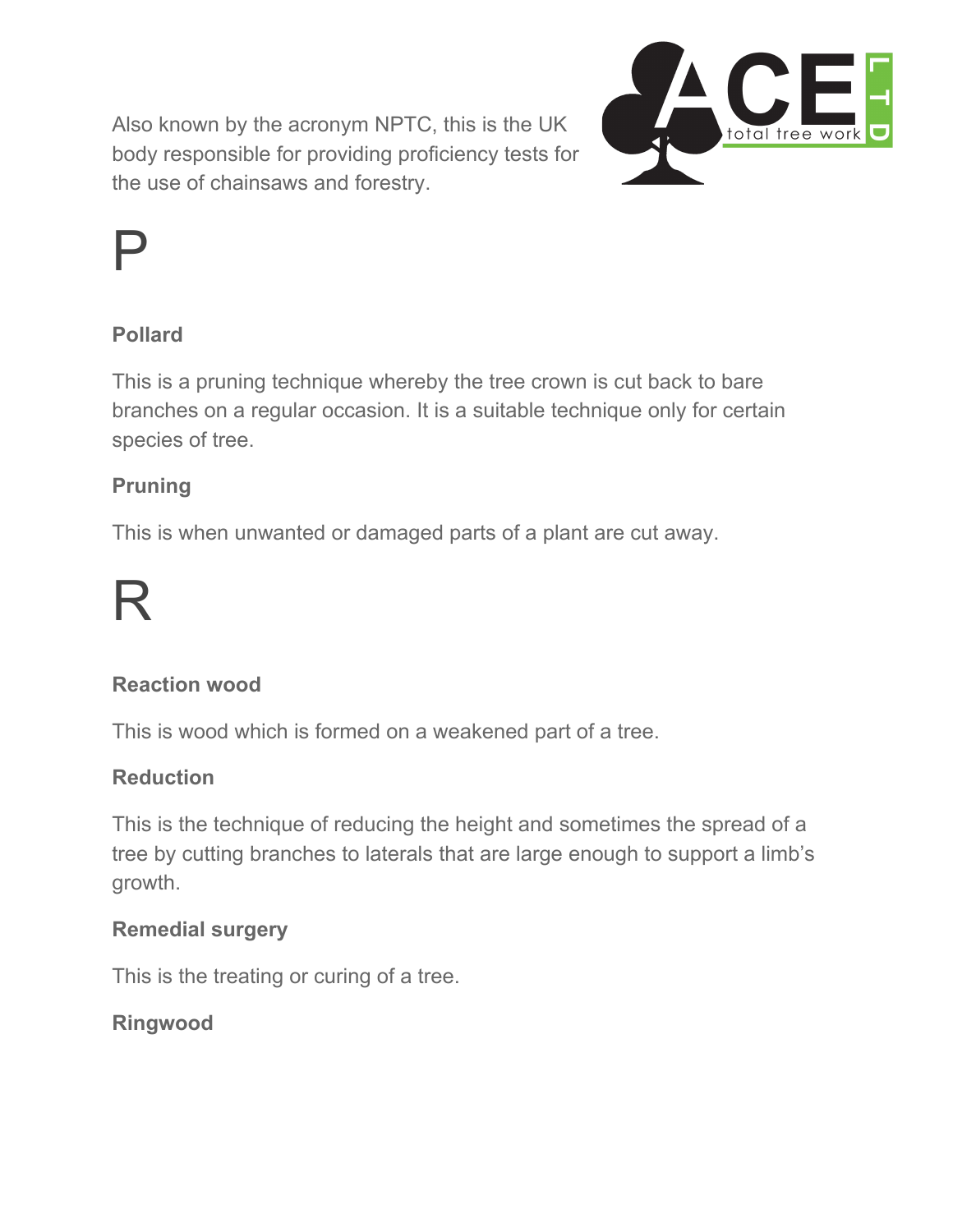This relates to any timber which is larger than around 300mm (or one foot) in diameter.



#### **Root crown**

This is the area of a tree where the main roots join the stem.

## S

#### **Sail area**

This is the area of a tree which is affected by the wind.

#### **Sapwood**

This is the outer part of a tree's xylem which functions to transport water and minerals.

#### **Scaffold branches**

These relate to the main structural branches found within a tree's crown.

#### **Senescence**

This is the third phase of the life of a tree, following on from the youth and maturity stages. One of the main parts of this phase is the leaf area of a tree's crown tending to diminish.

#### **Stem**

This is the supporting structure of a tree, which can be found from the ground level up to the first branch and works to transport food and water.

### **Stump grinding**

This is the final stage of removing a stump permanently.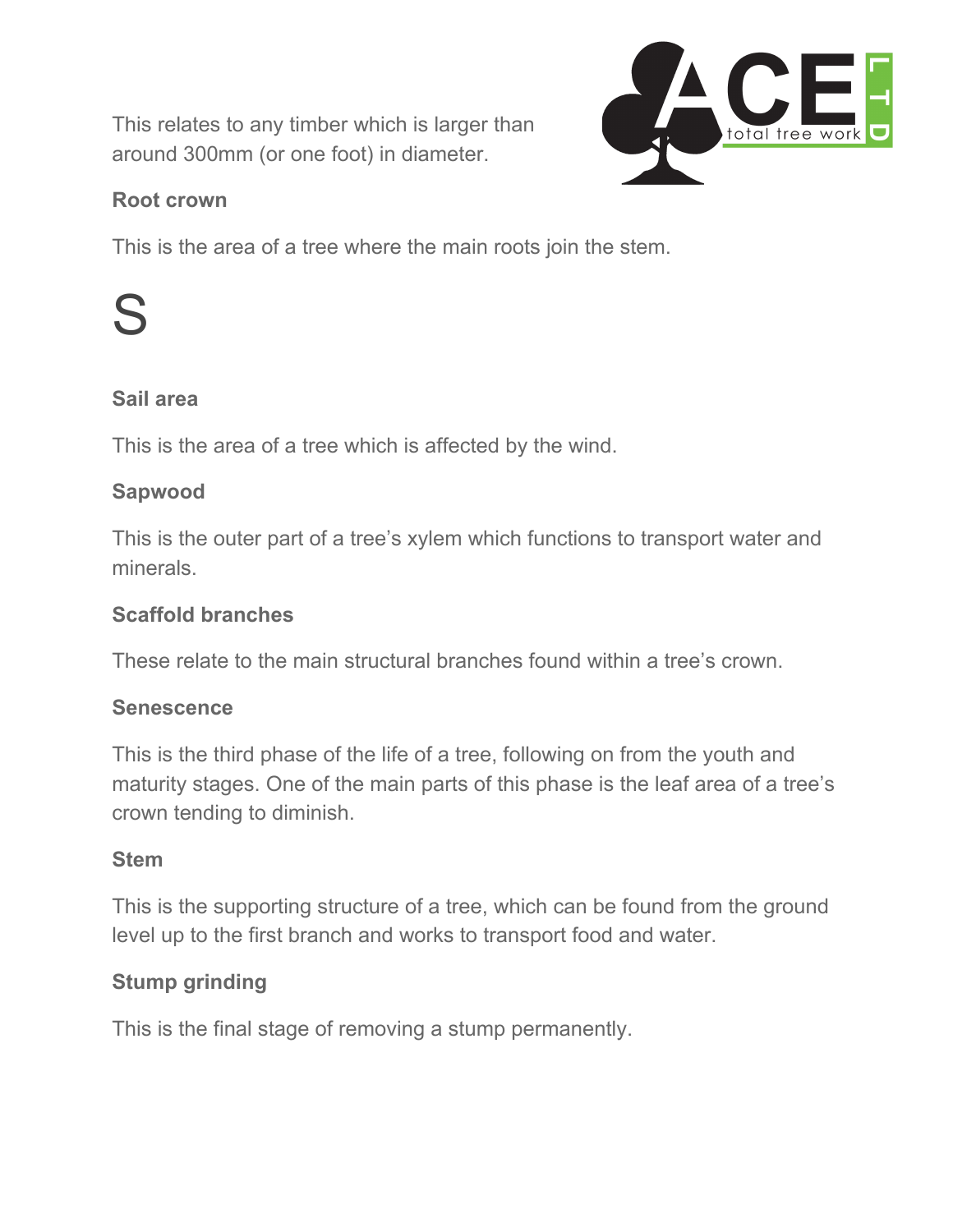# T



### **Thinning**

This is the removal of a small branch growth from throughout a tree's crown. By doing so, air, light and wind penetration can be provided through the crown. The weight of the branches can also be lightened, all while maintaining the tree's essential shape.

### **Tracery**

This refers to the pattern and structure of a tree's branches.

### **Tree Preservation Order**

Also known by the acronym TPO, this can be applied to any tree in order to protect it. As a result, work cannot be carried out on the tree without first gaining written consent from the local planning department.

# V

### **Vascular system**

This is the part of a tree that consists of the xylem and the phloem. The function of the system is to transport water and nutrients around the tree.

### **Vitality**

This relates to the life functions — both biochemical and physiological processes — of an individual, group or population of trees.